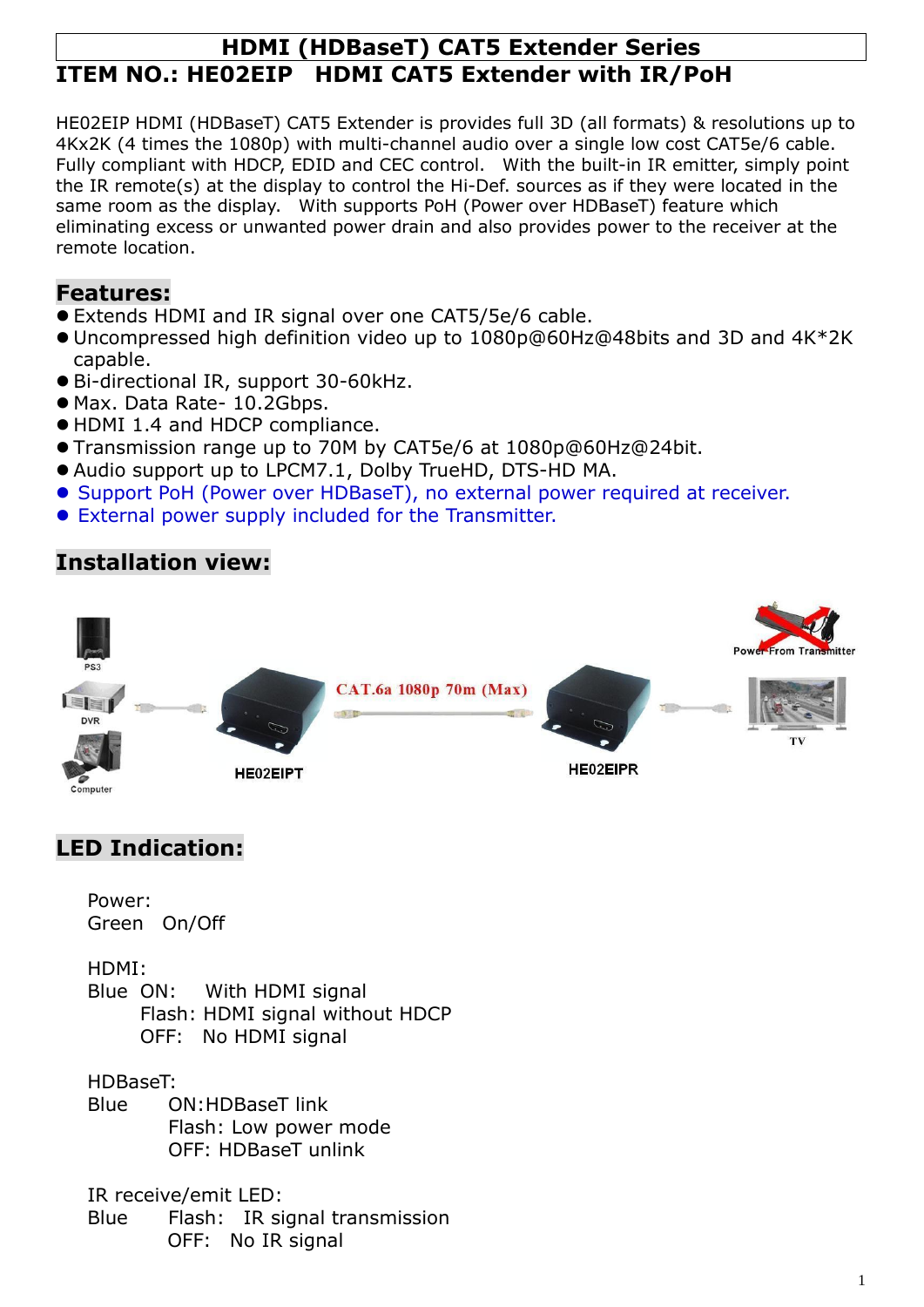## **Cable:**

Link cable recommend use high quality Cat.5e、Cat.6、Cat.6a、Cat.7 UTP / STP or FTP cable. Poor quality cable or network connection or improper construction will cause unstable connection, video or sound disruptions, picture noise appears.

## **HDBaseT Distance chart by different cable:**

| <b>Cable Type</b> | Range | <b>Pixel Clock Rate</b> | <b>Video Data Rate</b>            | <b>Supported Video</b>             |
|-------------------|-------|-------------------------|-----------------------------------|------------------------------------|
| CAT.5e / CAT.6    | 70 M  | $\leq$ 225MHz           | $\leq$ 5.3Gbps (Full HD<br>Video) | 1080p 60Hz 36 bit                  |
| CAT.5e / CAT.6    | 35 M  | > 225MHz                | > 5.3Gbps (Ultra HD)              | 1080p 60Hz 48 bit                  |
| CAT.6a / CAT.7    | 40 M  |                         | Video)                            | 1080p 60Hz 3D $\cdot$ 4K x 2K 30Hz |

If connection through the wall socket, the cable length must less 5 meters between HDMI extender and wall jack, as below drawing:



# **Panel view:**

#### HE02EIPT HE02EIPR



### **Low-power Mode:**

When there is no HDMI video signal input or TV is not connected or power off, this product will enter a low-power mode to save power consumption; under a low power mode still provides IR and CEC of signal transmission.

## **RJ45 Define:**

**Video Link (TIA/EIA-568-B)**

| 1. Orange-white | DATA0+              |
|-----------------|---------------------|
| 2. Orange       | <b>DATA0 -</b>      |
| 3. Green-white  | DATA1 +             |
| 4. Blue         | DATA <sub>2</sub> + |
| 5. Blue-white   | <b>DATA2 -</b>      |
| 6. Green        | <b>DATA1 -</b>      |
| 7. Brown-white  | DATA3+              |
| 8. Brown        | <b>DATA3 -</b>      |
|                 |                     |